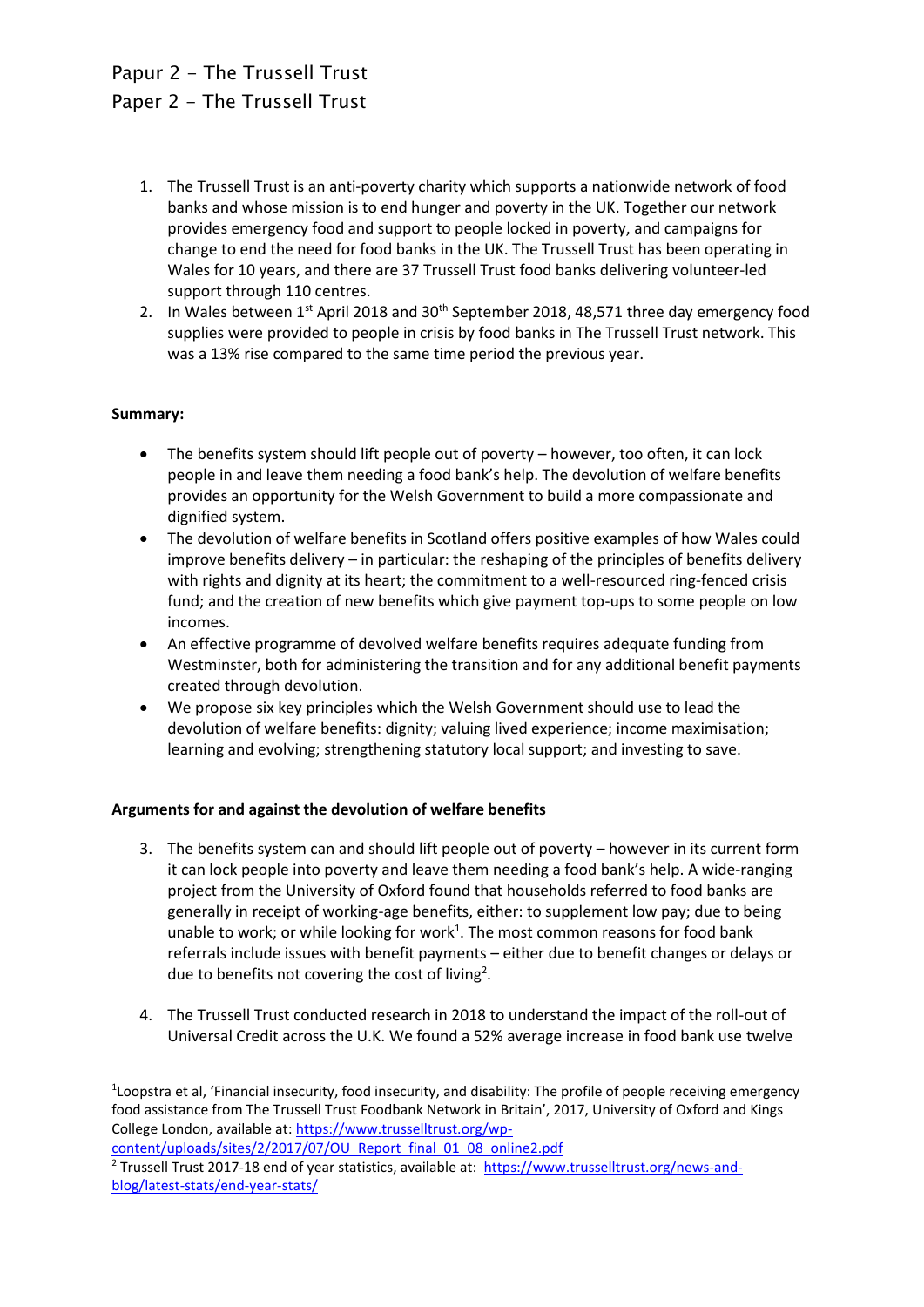months after Universal Credit rolled out in an area. Food banks not in Universal Credit areas, or that had only had the system for up to three months, showed an average increase of 13%.<sup>3</sup> Universal Credit was fully rolled out to every Jobcentre Plus in Wales at the end of 2018. When Universal Credit migration is complete, it is estimated that 400,000 households in Wales will be on Universal Credit.<sup>4</sup> This brings particular challenges to the Welsh Government, whether they choose a more devolved approach to benefits administration or not, it is likely that innovative and wide-ranging solutions will be required to ensure that households on Universal Credit get the support that they need.

- 5. Making sure benefits are administered with compassion and dignity, and ensuring benefit payments cover at least the basic costs of living, is the best way to reduce the need for food banks. There has also been growing criticism that benefits systems that do not treat individuals with compassion, such as through the use of sanctions, can lead to detrimental impacts. Research conducted by the University of Oxford found a 'strong, dynamic relationship' between benefit sanctions and food bank referrals<sup>5</sup>. Sanctions policies have been implemented by the UK government who say that there is evidence to show that they enable people into work. However, most studies do not find a link between sanctions and entry into work, but only a link between sanctions and exit from unemployment<sup>6</sup>. The studies that did find a link between sanctions and employment also found that sanctions led to people accepting jobs with lower wages and fewer hours.<sup>78</sup>
- 6. The devolution of welfare benefits provides an opportunity for the Welsh Government to build a poverty-fighting benefits system built on these values. The example set by the other devolved administrations suggests there is a wide scope to improve benefits delivery which Wales could follow.

#### **Lessons learned from the devolution of some social security powers to Scotland**

7. The devolution of social security powers to Scotland has given the Government an opportunity to reshape the values of social security delivery to create a more compassionate and dignified system. The Trussell Trust particularly welcomes the new Scottish Social Security Agency's charter, particularly (a) **the inclusion of people with lived experience of the benefits system in its design**, (b) **the focus on a quality service for the customer**, (c)

1

<sup>&</sup>lt;sup>3</sup> The Trussell Trust, 2018, 'The next stage of Universal Credit: Moving onto the new benefit system and foodbank use', available at: [https://www.trusselltrust.org/wp-content/uploads/sites/2/2018/10/The-next](https://www.trusselltrust.org/wp-content/uploads/sites/2/2018/10/The-next-stage-of-Universal-Credit-Report-Final.pdf)[stage-of-Universal-Credit-Report-Final.pdf](https://www.trusselltrust.org/wp-content/uploads/sites/2/2018/10/The-next-stage-of-Universal-Credit-Report-Final.pdf)

<sup>4</sup> Welsh Government, 'Analysis of the impact of the UK Government's welfare reforms on households in Wales', 2019, available at: https://gov.wales/sites/default/files/publications/2019-03/impact-of-welfarereform-on-households-in-wales.pdf

<sup>&</sup>lt;sup>5</sup> R Loopstra et al, 'The impact of benefit sanctioning on food insecurity: a dynamic cross-area study of food bank usage in the UK', 2016, available at: [https://www.trusselltrust.org/wp-](https://www.trusselltrust.org/wp-content/uploads/sites/2/2017/07/loopstrasociologyworkingpaper27oct16sanctioningfoodbankuse032016-update.pdf)

[content/uploads/sites/2/2017/07/loopstrasociologyworkingpaper27oct16sanctioningfoodbankuse032016](https://www.trusselltrust.org/wp-content/uploads/sites/2/2017/07/loopstrasociologyworkingpaper27oct16sanctioningfoodbankuse032016-update.pdf) [update.pdf](https://www.trusselltrust.org/wp-content/uploads/sites/2/2017/07/loopstrasociologyworkingpaper27oct16sanctioningfoodbankuse032016-update.pdf)

<sup>6</sup> Economic and Social Research Council, 'Overview: Final Findings of the Welfare Conditionality Project (2013- 2018), 2018, [http://www.welfareconditionality.ac.uk/wp-content/uploads/2018/05/40414\\_Overview-HR4.pdf](http://www.welfareconditionality.ac.uk/wp-content/uploads/2018/05/40414_Overview-HR4.pdf)

<sup>7</sup> Webster, D., 'Government Response to the Work and Pensions Committee Report on Benefit Sanctions February 2019: Commentary', 1 April 2019, available at:

[http://www.cpag.org.uk/sites/default/files/uploads/Commentary%20on%20govt%20response%20to%20WP%](http://www.cpag.org.uk/sites/default/files/uploads/Commentary%20on%20govt%20response%20to%20WP%20Comm%201%20Apr%2019.docx) [20Comm%201%20Apr%2019.docx](http://www.cpag.org.uk/sites/default/files/uploads/Commentary%20on%20govt%20response%20to%20WP%20Comm%201%20Apr%2019.docx)

<sup>8</sup> National Audit Office, 'Benefit Sanctions', HC 628, 30 November 2016, at <https://www.nao.org.uk/report/benefit-sanctions/>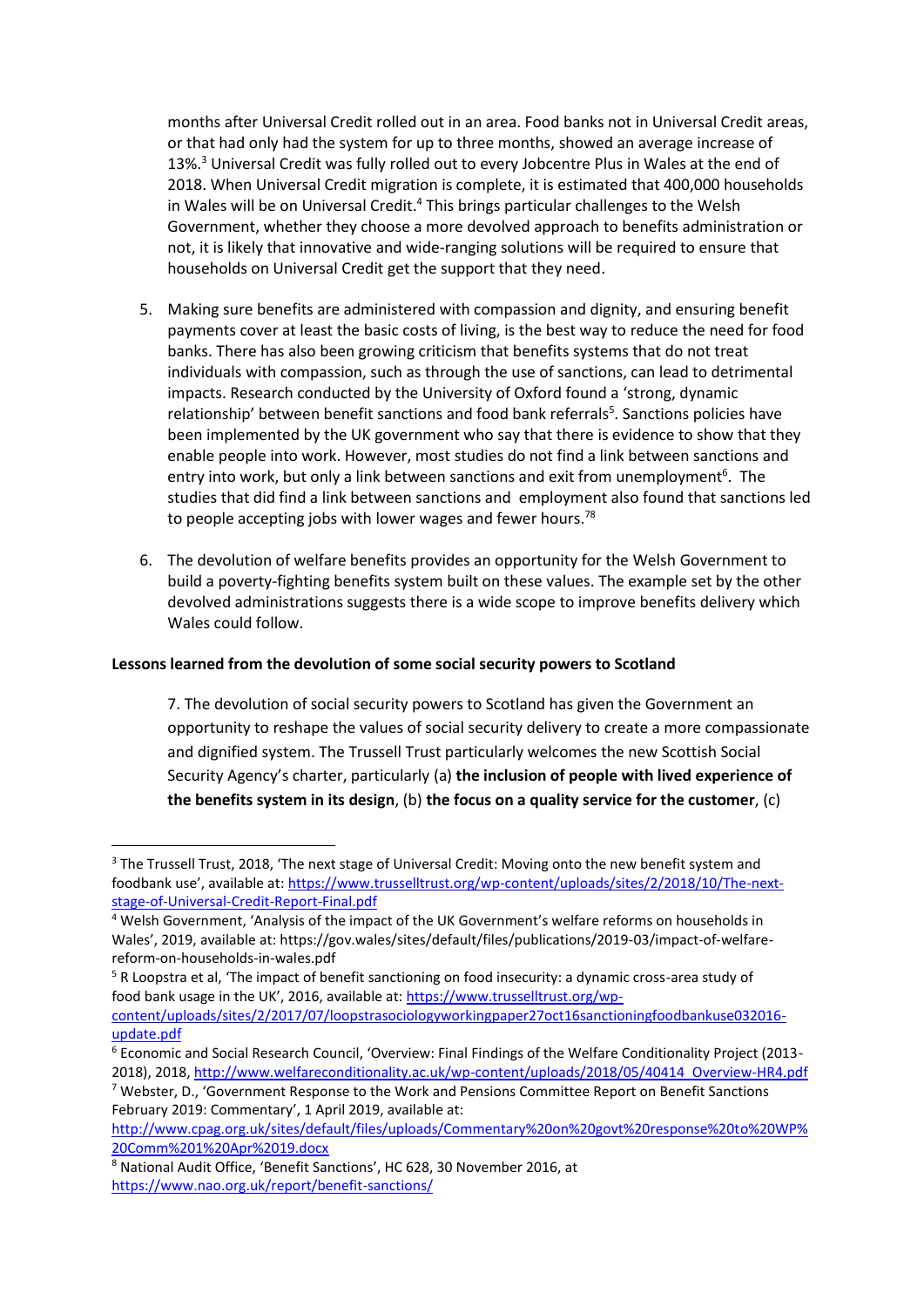**building wraparound support to navigate the system into delivery**, (d) **redesigning the agency tasked with administering benefits, the Scottish Social Security Agency, to make benefits delivery more dignified and compassionate**, and (e) **stipulating the role of Scottish Ministers in ensuring that individuals are getting what they are entitled to under the Scottish social security system**.

8. We particularly welcome the Scottish Government's commitment to a centrally funded but locally administered and ring-fenced crisis fund. Research from organisations including The Trussell Trust has shown the dwindling of local statutory crisis grants and support following the devolution of the Social Fund, particularly as this support was no longer ringfenced<sup>9</sup>. In its absence, food banks have stepped in to provide crisis support, but cannot be a replacement for a statutory service providing cash and advice, which gives people more control over their circumstances and can help alleviate and/or prevent future crises. Local delivery has been supported by robust guidance which sets minimum standards but offers councils the opportunity to innovate. For example, in North Lanarkshire the council has interpreted the guidance to build a Referral Pathway in which the council's Scottish Welfare Fund team perform income and eligibility assessments for a grant before a food bank voucher is offered so people are able to access statutory support before a food parcel, reducing food bank use to some projects in the area<sup>10</sup>.

9. Devolution has also allowed for the opportunity to give financial support to groups with additional needs, particularly groups negatively affected by welfare reform. Researchers found that groups with higher inescapable costs – like disabled people, larger families, and single parent families – would be most likely to fall into financial hardship and need a food bank. The Scottish mitigation of the spare room subsidy, or 'bedroom tax', and the additional top-ups announced for disabled people, carers, young people moving into work, and low-income families in particular will go some way to reduce the financial hardship of groups on the lowest incomes.

10. Devolution in Scotland has allowed the Scottish Government to introduce greater flexibility into the Universal Credit system. For example from 2018 their system enables more frequent payments of Universal Credit and it can more easily allow for alternative payment arrangements such as direct payments to landlords. The Scottish Government is also exploring a process to provide split Universal Credit payments (paid to each adult in the household) as standard, to avoid issues of domestic and financial abuse that can arise from the current system. These examples illustrate the flexibility that devolution provides to test alternative ways to deliver benefits. However, more research still needs to be done to understand the impact of these reforms.

11. There are opportunities to go even further than the wide-ranging work in Scotland, particularly with additional financial support from Westminster. In Northern Ireland the mitigations package has taken the form of top-up payments for groups particularly at risk of

**.** 

<sup>9</sup> Trussell Trust; Children's Society; GM Poverty Action; Church Action on Poverty; Centre for Responsible Credit; LGA

<sup>&</sup>lt;sup>10</sup>North Lanarkshire Council, 'North Lanarkshire Council: Food Poverty & Insecurity', available at: <http://www.cpag.org.uk/sites/default/files/UC%20and%20income%20crisis%20-%20John.pdf>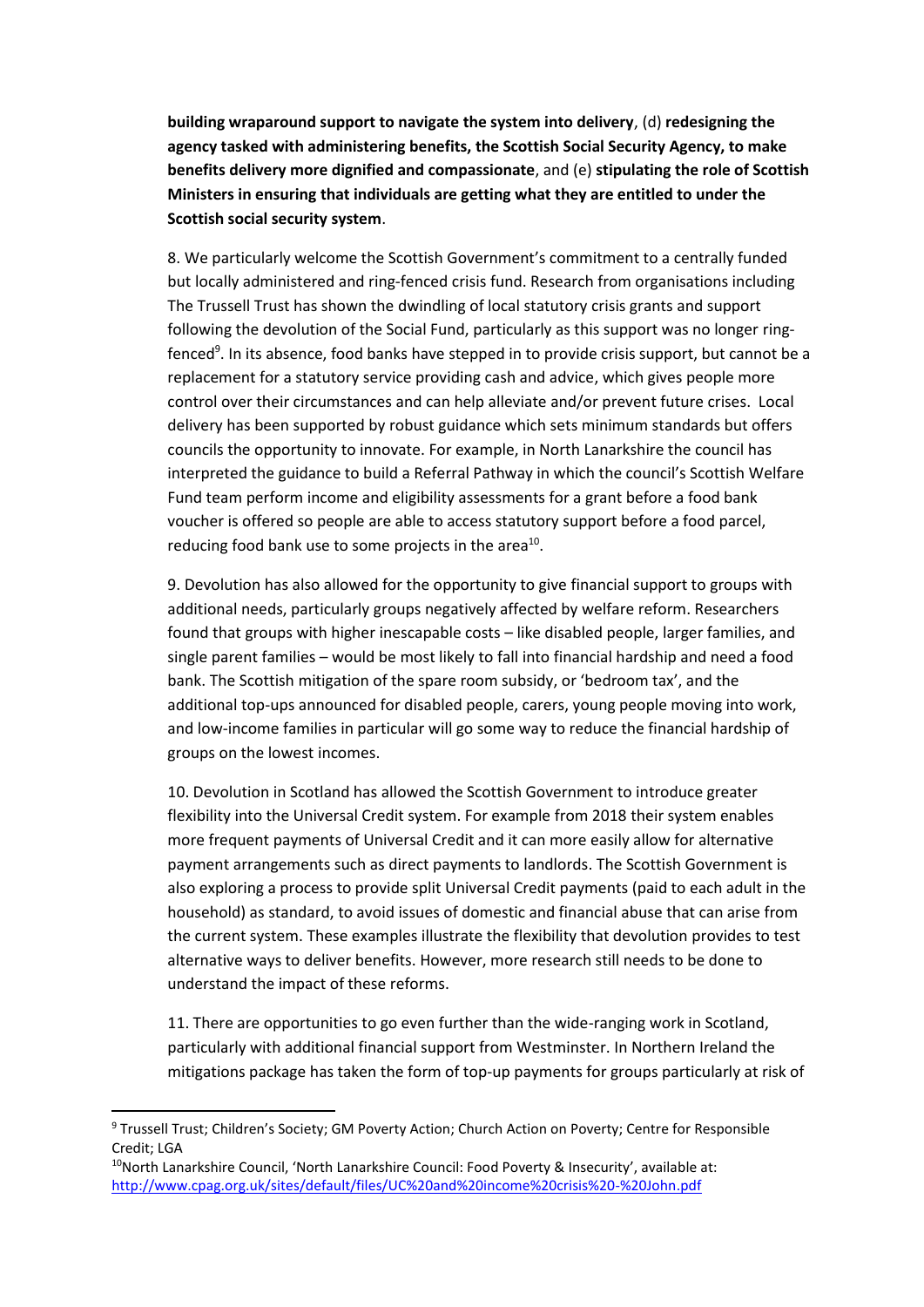needing food banks, such as families in work and disabled people. Investing in support for people moving onto Universal Credit through transitional payments, freely available welfare and debt advice, and training for claimants to manage their claims and money, would go a long way to ensure people do not find themselves referred to a foodbank because of an issue with Universal Credit.

# **Options for different forms of devolution (i.e. Universal Credit flexibilities, the devolution of specific benefits, the ability to create new benefits etc.)**

12. We would welcome the Welsh Government utilising the full range of powers through the devolution of welfare benefits, particularly flexibilities to Universal Credit payments (alternative payment arrangements), bolstering local statutory crisis support through the Discretionary Assistance Fund, and top-up payments for people particularly at risk of falling into severe food insecurity. An evidence-based approach that is grounded in practical outcomes for people

# **Practical considerations of devolution (i.e. the financial implications, integration of devolved and non-devolved systems, delivery infrastructure etc.)**

13. The Welsh Government will need to balance the costs of additional administration with better benefits delivery and a more supportive benefits system. An effective programme of devolved welfare benefits requires adequate funding from Westminster, both for administering the transition and for any additional benefit payments created through devolution. However, investing in a robust and sensitive benefits system benefits other services, such as health and social care, and the criminal justice system.

14. The Welsh Government will need to consider a realistic timetable to any welfare devolution, and to consider what is possible within the current infrastructure (for example, any logistical barriers regarding data-sharing and technology with the Department for Work and Pensions). A recent parliament debate suggested that a significant amount of investment of time is needed on both sides, and the Scottish Government has not kept to their original timetable.<sup>11</sup>

#### **The principles that could underpin the delivery of benefits in Wales**

15. We created our public services – like the police, health service, and the benefits system – to support people when they need it most and unlock people from poverty. However, the current benefits system can pull people under the tide of poverty and leave people needing a food bank's help. The Trussell Trust believes that there should be a well-functioning social safety net in place, and that food banks should only be there as a last resort for those who fall through the safety net; they should not be replacing the safety net. The Welsh Government has the opportunity to build a truly supportive benefits system which helps end the need for food banks. The devolution of welfare benefits could, and should, be an opportunity to test ways that people needing food banks can access statutory financial support and advice to prevent a first or second referral and build resilience in the long term.

**.** 

<sup>11</sup> <https://www.parliamentlive.tv/Event/Index/2ac959ae-8b53-4b99-847d-1c44c11eed6e>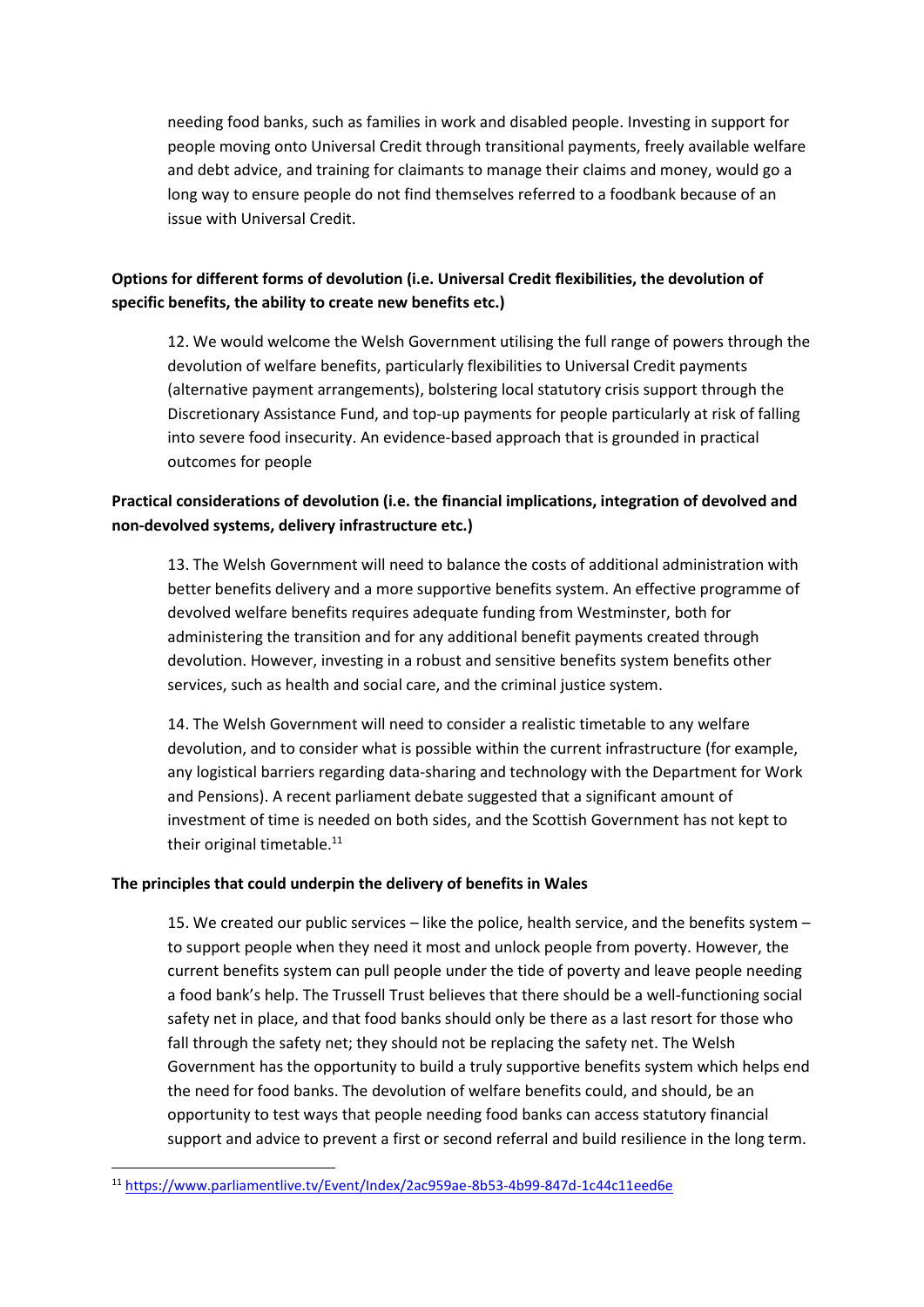16. We propose six key principles which the Welsh Government should use to lead the devolution of welfare benefits: dignity; valuing lived experience; income maximisation; learning and evolving; strengthening statutory local support; and investing to save:

- **Dignity:** Ensuring claimants are treated with dignity throughout their interactions with the benefits system should be its central principle. Dignity should inform all aspects of the claimant's experience, including interactions with case managers, how assessments for entitlements are conducted and decisions communicated, how conditionality is applied, and how official errors are handled. Case managers should receive training to ensure they can interact with people sensitively, particularly disabled people and people with mental health issues. One suggestion for a more dignified approach would be for the claimant commitments to be rewritten to include not only the obligations of the claimants, but the obligations of the institutions that are delivering benefits as well.<sup>12</sup>
- **Valuing lived experience:** The Scottish Social Security Agency has taken a refreshing and muchneeded step in building people with lived experience of the benefits system into its development and oversight. The Welsh Government has an opportunity to create a benefits system that respects the experience of its customers, and should do so. We would also welcome the inclusion of lived experience as a form of evidence for any 'test and learn' evaluation of benefits delivery.
- **Income maximisation:** The benefits system should be focused on ensuring people have enough financial support to cover at least their basic costs of living, and people are made aware of their entitlements. This can take the form of top-up payments, like Northern Ireland's Welfare Reform Mitigations Package or Scotland's mitigation of the spare room subsidy ('bedroom tax'). Mitigating the cuts to entitlements for groups with higher inescapable costs, like the reductions to disability benefits<sup>13</sup> and to payments for families<sup>14</sup> in particular would be useful. People should also be able to access free advice (welfare rights, legal advice, debt advice) alongside financial support so they are aware of their entitlements, know how to claim, and can get help claiming if necessary.
	- **Learning and evolving:** Any devolution in welfare benefits should build in learning and evaluation from the start – to test effectiveness and outcomes, to continue to make the case for having some devolved powers, and to influence Westminster-driven policy where lessons can be learnt. This will be particularly important as the integration of devolved and nondevolved infrastructure may be difficult and require resource and development.

## **Strengthening local statutory support:**

**.** 

o The Discretionary Assistance Fund (DAF) can be a lifeline for a household in shortterm crisis, and it is a testament to the commitment of the Welsh Government to reducing poverty that this remains ring-fenced. However, the fund must be properly resourced to ensure people can get the help they need, and eligibility reflects the reality of short-term income crisis today – for example, the five-week wait for

<sup>12</sup> Bright Blue, 'Helping Hand? Improving Universal Credit', 2019, available at: [http://brightblue.org.uk/wp](http://brightblue.org.uk/wp-content/uploads/2019/03/Helping-hand.pdf)[content/uploads/2019/03/Helping-hand.pdf](http://brightblue.org.uk/wp-content/uploads/2019/03/Helping-hand.pdf)

<sup>&</sup>lt;sup>13</sup> The cuts to Employment Support Allowance 'Work-related activity group' (WRAG) and the Universal Credit 'Limited capability for work' element to the same level as Jobseeker's allowance and the standard allowance respectively, which came into force in April 2017

<sup>&</sup>lt;sup>14</sup> The '2 child limit' policy in particular, which came into force in April 2017 and was extended in April 2018, which restricts Child Tax Credits and the Child Element of Universal Credit to the first two children in a family (with some rare exemptions)